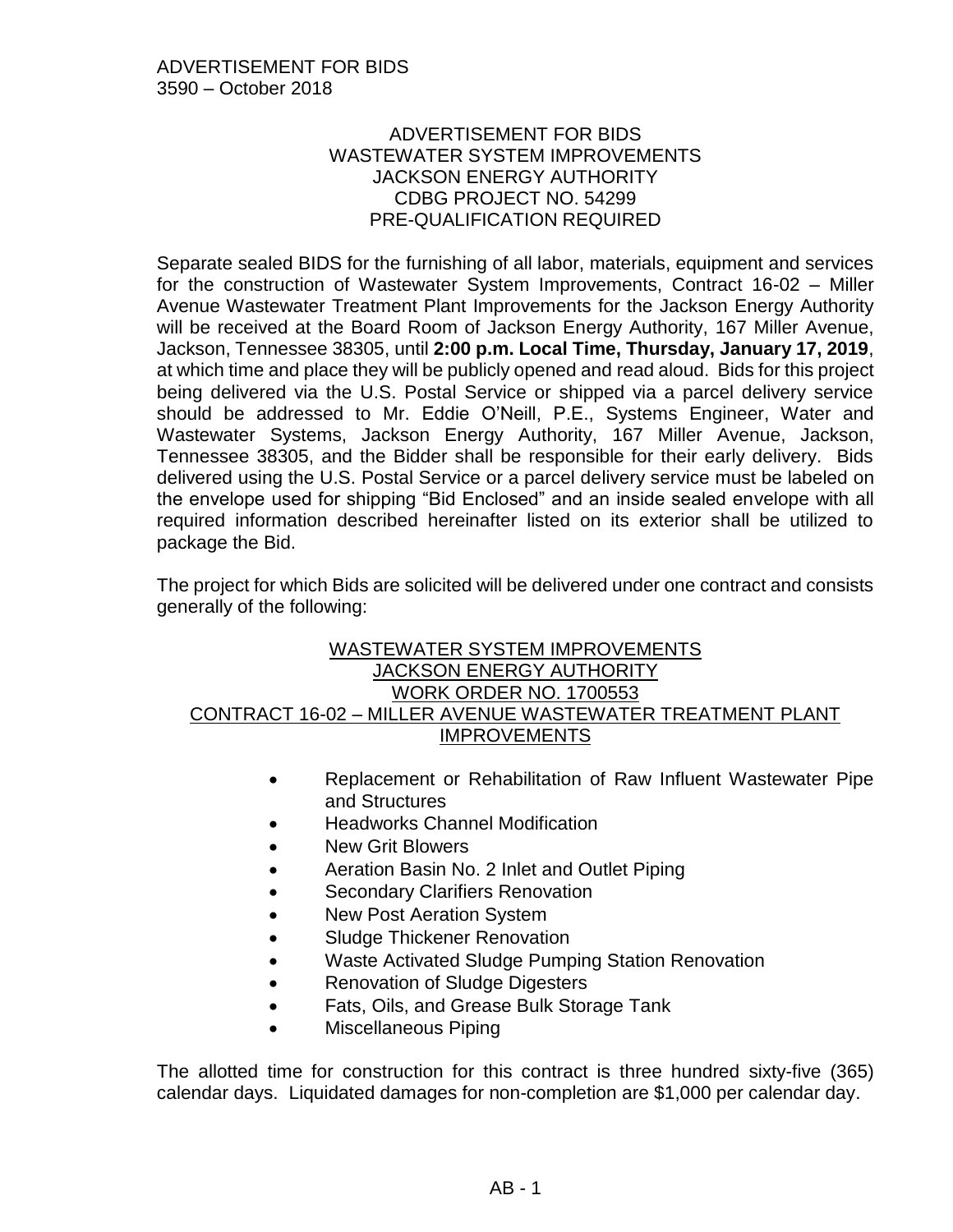**A mandatory contractor pre-bid meeting will be held at 10:00 a.m. Local Time, Tuesday, January 8, 2019 at the Jackson Energy Authority, 167 Miller Avenue, Jackson, Tennessee 38305. Contractors shall bring to this meeting prequalification information including work performed on three similar projects with references and evidence of the proper Tennessee Contracting License.** 

- **Current Tennessee contractor's license with the appropriate classification and a sufficient limit to perform the scope of work included in the subcontract;**
- **Evidence that his surety company is currently listed on Treasury Department Circular 570 and will provide payment and performance bonds for 100 percent of the subcontract value by submitting a letter from said surety company stating they will provide the required bonding coverage for the subcontract;**
- **Evidence that he has performed similar work. The prospective bidder shall submit the project name, scope of work, amount of his contract and a contact person associated with the project owner with telephone number;**
- **Evidence that he can perform similar work in a timely manner by submitting a list of similar work completed within the past five years including the amounts of the contracts;**
- **A statement that he has or does not have any pending litigation with similar projects.**

#### **Failure to submit prequalification information by close of business the date of the Pre-Bid Meeting can result in disqualification.**

The Project Manual and Plans may be examined at the following locations:

Jackson Energy Authority, 167 Miller Avenue, Jackson, Tennessee 38305

J. R. Wauford & Company, Consulting Engineers, Inc., 60 Volunteer Blvd., Jackson, TN 38305

Builders Exchange, 642 S. Cooper St., Memphis, TN 38104

Builders Exchange, 301 S. Perimeter Park Drive, Suite 100, Office 9, Nashville, TN 37211

ConstructConnect, 30 Technology Pkwy South, Suite 100, Norcross, GA 30092

DODGE Data & Analytics for their website at www.construction.com

West Tennessee Plan Room, 439 Airways Blvd., Jackson, Tennessee 38301

The Project Manual and Plans may be obtained at the office of J. R. Wauford and Company, Consulting Engineers, Inc., at 2835 Lebanon Pike, P. O. Box 140350,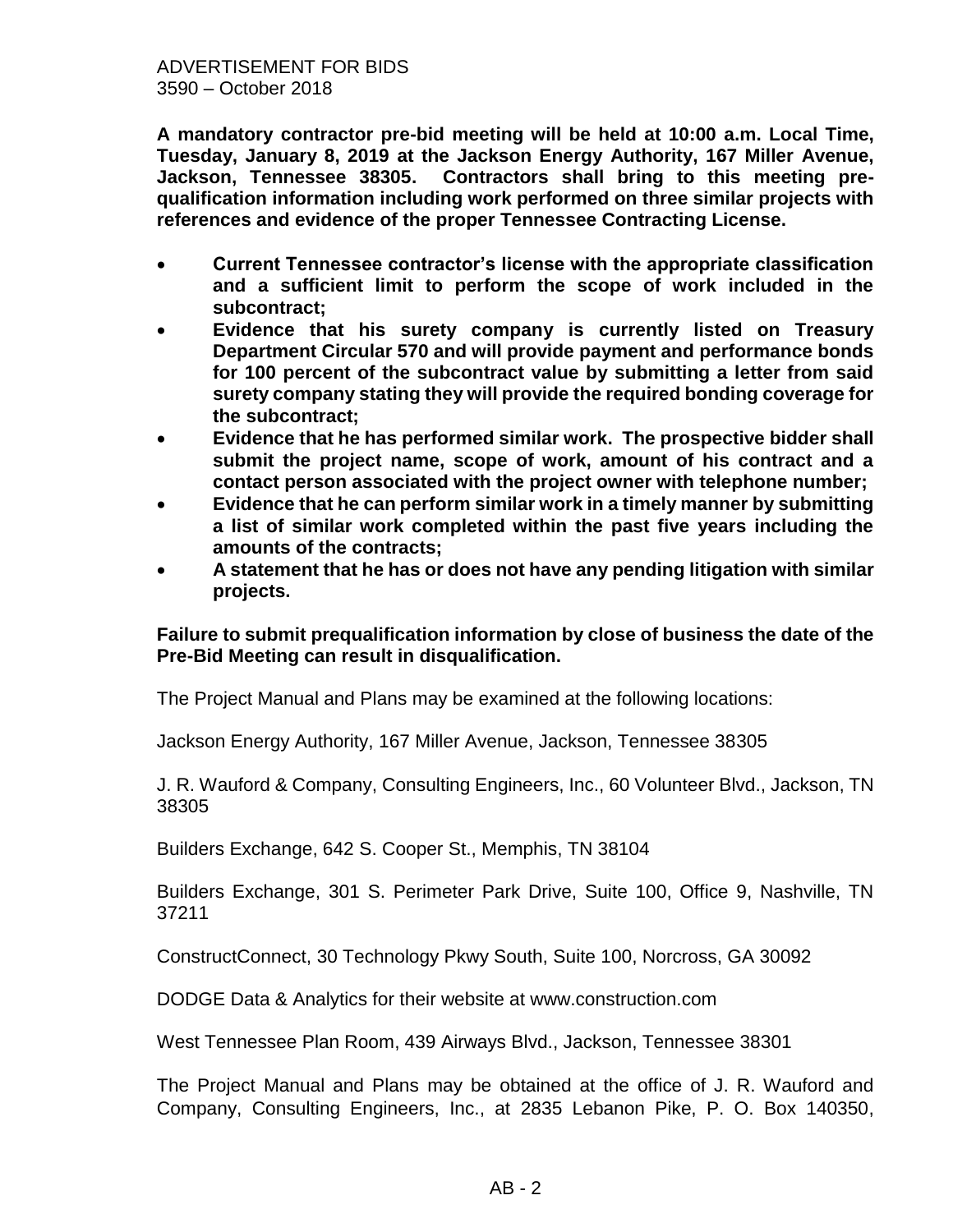Nashville, Tennessee 37214, upon receipt of a non-refundable payment of \$300.00 for each set. Inquiries should be directed to the Engineer's Project Manager, Greg Davenport, P.E., at 2835 Lebanon Pike, P. O. Box 140350, Nashville, Tennessee 37214, (615) 883-3243, email: gregd@jrwauford.com.

All Bidders must be licensed General Contractors as required by the Contractor's Licensing Act of 1976 of the General Assembly of the State of Tennessee and qualified for the type of construction being bid upon. As required by law, each bidder shall write on the outside of the envelope containing his bid, his Contractor's License Number, the expiration date, and that part of the classification applying to this bid. Each bidder must deposit with his bid, security in the amount, form and subject to the conditions provided in the Information for Bidders.

"(b) Any person or entity involved in the preparation of the invitation to bid or comparable bid documents shall direct that the Name, License Number and Expiration Date thereof, and License Classification of the contractors applying to bid for the prime contract and for the [masonry over \$ 100,000], electrical, plumbing, heating, ventilation, and air conditioning contracts, and for each vertical closed loop geothermal heating and cooling project, the company name, Tennessee department of environment and conservation license number, classification (G, L or G,L) and the expiration date, appear on the outside of the envelope containing the bid except when the bid is in an amount of less than twenty-five thousand dollars (\$ 25,000) [masonry over \$ 100,000]. When the bid is less than twenty-five thousand dollars (\$ 25,000), the name of the contractor only may appear on the outside of the envelope containing the bid, and upon opening the envelope, if such bid is in excess of twenty-five thousand dollars (\$ 25,000), the same shall automatically be disqualified. Only one (1) contractor in each classification may be listed. Prime contractor bidders who are to perform the electrical, plumbing, heating, ventilation and air conditioning or the geothermal heating and cooling must be so designated upon the outside of the envelope. Failure of any bidder to comply therewith shall void such bid and the envelope containing such bid shall not be opened or considered. It is the duty and responsibility of the awarding person or entity who received the envelope containing the bid to verify only the completeness of the required licensure information prior to the opening of the envelope. Prior to the opening of the envelope, the names of all contractors listed thereon shall be read aloud at the official bid opening and incorporated into the bid. Prior to awarding a contract, the awarding person or entity and its authorized representatives shall verify the accuracy, correctness and completeness of the information required hereby."

The above is interpreted to apply to all bids by GENERAL CONTRACTORS which exceed \$25,000.

A complete set of Bidding Documents must be used in preparing Bid. JEA does not assume any responsibility for errors or misinterpretations resulting from the use of an incomplete set of Bidding Documents.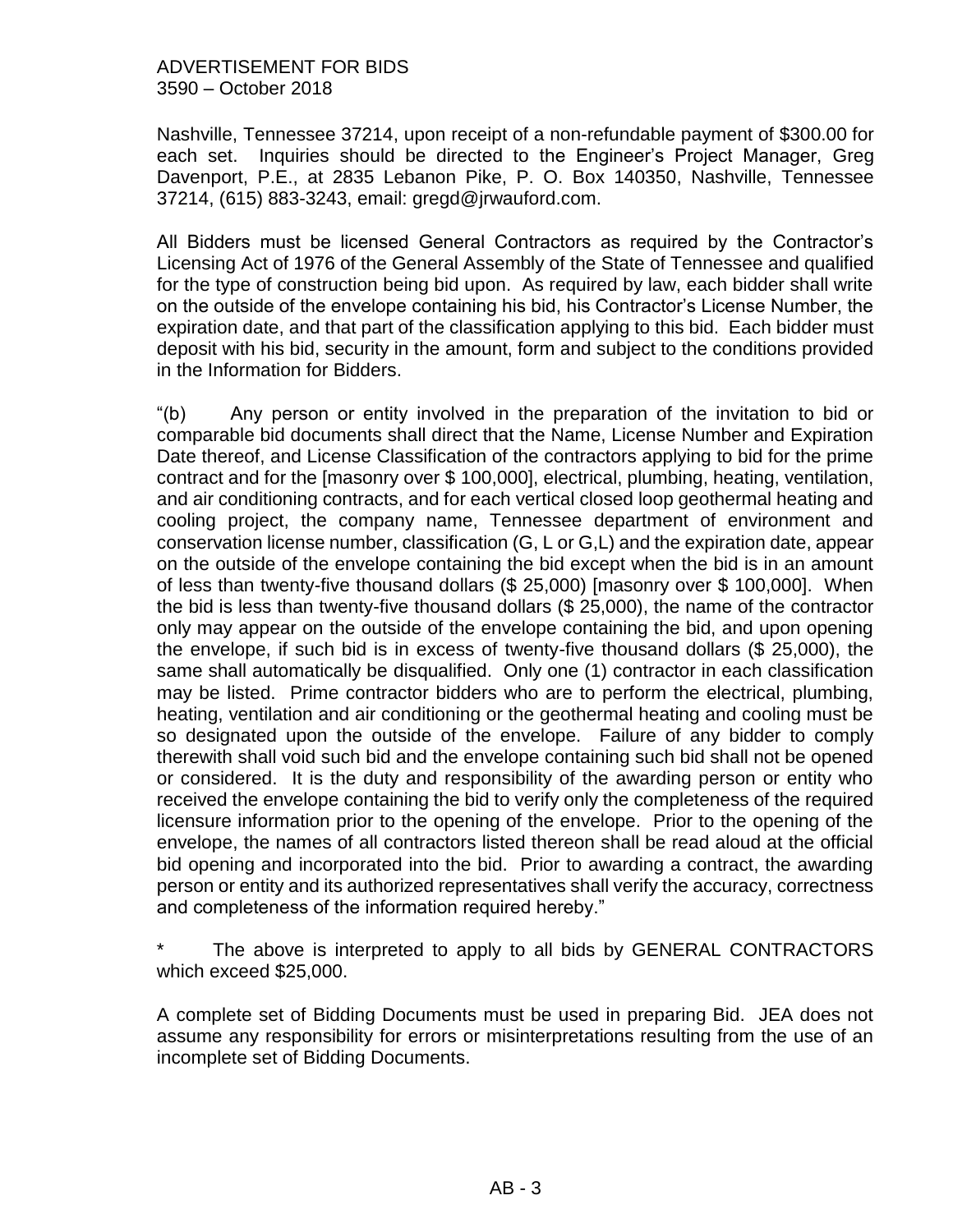JEA, in making copies of the bidding documents available on the above terms, does so only for the purpose of obtaining bids for the work and does not cover a license or grant for any other use.

JEA reserves the right to reject any or all Bids and to waive any informalities or minor defects therein. All bidders must agree that such rejection shall be without liability on the part of JEA for any damage or claim, including but not limited to loss of profits, savings or income, or any indirect, consequential, incidental, exemplary, punitive or special damages brought by any bidder because of such rejections, nor shall the bidders seek any recourse of any kind against JEA because of such rejections. The filing of any Bid in response to this invitation shall constitute an agreement by the bidder to these conditions.

All Bids must be made out on the Bid Form provided with the Bidding Documents. Each bidder must turn in a Bid Security (Bid Bond) with their Bid. The deposit is five percent (5%) of the total Bid amount, subject to the conditions stated in the Instructions to Bidders. [The successful bidder shall also be required to execute Performance and Payment Bonds in such amounts as required by the Bidding Documents, furnished by the Bidder and that are used by the Bidder, (or the Bidder's permitted Subcontractors) in performing the Work.] No Bidder may withdraw their Bid within sixty (60) days after the actual opening date of the Bid.

JEA proposes to award the Bid to the Bidder submitting the lowest evaluated bid based on the Total Bid Amount as shown on the Proposal with consideration given to the Business to Business Program.

Attention of bidders is particularly called to the requirements as to conditions of employment to be observed and minimum wage rates to be paid under this contract.

In compliance with TCA 12-4-126(a) and (b), the ENGINEER will not issue addenda less than forty-eight (48) hours before the bid opening date and time. Any questions concerning the bid documents shall be received by the ENGINEER before ninety-six (96) hours prior to the bid opening date and time.

Any contract or contracts awarded in response to this advertisement for bids are expected to be funded in part by a Community Development Block Grant administered by the Tennessee Department of Economic and Community Development. Federal funds will be involved in this project and therefore, the Contractor shall be required to meet all applicable MBE/WBE requirements.

By submission of this bid, each bidder and each person signing on behalf of any bidder certifies, and in the case of a joint bid each party thereto certifies as to its own organization, under penalty of perjury, that to the best of its knowledge and belief that each bidder is not on the list created pursuant to Tennessee Code Annotated Title 12, Paragraph 12-12-106.